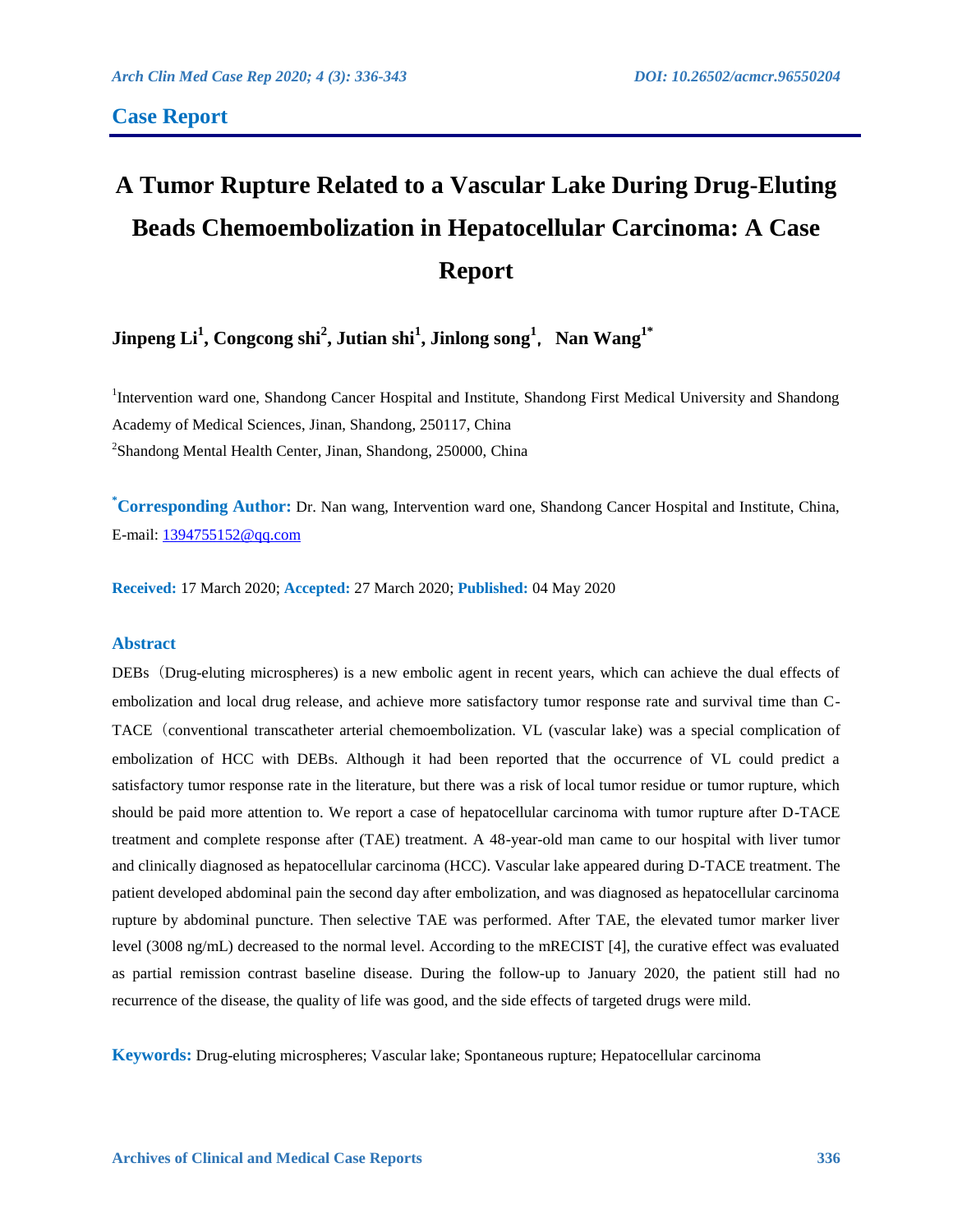## **1. Introduction**

Transcatheter arterial chemoembolization (TACE) was the most widely used local treatment for unresectable hcc. With the rapid development of interventional medicine, the choice of embolic materials for liver cancer was becoming more and more extensive, and embolic microspheres gradually had the same important status as lipiodol [1]. When using embolic microspheres, the occasional phenomenon of "vascular lake" during operation often attracted the attention of clinicians. The incidence of the VL in DEB-TACE was poorly described in the literature, and many literatures had pointed out that the occurrence of VL could predict a satisfactory tumor response rate, but there was a risk of tumor rupture [2]. Due to the erosion and displacement of the microspheres with the redistribution of blood flow, the embolization was not complete, and the VL gradually expanded until ruptured with the increase of intratumoral blood pressure. Rupture of the tumor with subsequent intraperitoneal hemorrhage is a life-threatening condition. In patients diagnosed with HCC, rupture occurs in  $3 \sim 15\%$ , with a high in-hospital mortality rate of 25~75%. Because most of the patients treated with TACE were advanced liver cancer, the liver function was poor, and the rupture of liver cancer progressed rapidly, large amount of bleeding, most patients had no chance of surgical hemostasis [3]. At this time, TAE often become the preferred method to stop bleeding, but the success rate and effect of TAE were not very ideal because of various factors such as difficult to identify bleeding vessels.

Here we report the case of ruptured hepatocellular carcinoma in which the vascular lake phenomenon emerged during the D-TACE procedure and caused an intratumoral arteriovenous shunt, playing the most important role in its occurrence. We also discussed the mechanism of tumor rupture associated with VL and technical considerations to avoid this serious complication. We also provided a review of the literature.

#### **2. Case Report**

A 46-year-old male was admitted our hospital for "recurrent epigastric pain for 2 months". The patient was in good health and had no family history of tumor, but the history of hepatitis B was more than 10 years. Abdominal CT showed that an inhomogeneous mixed density lesion was seen in the left and right lobe of the liver, with a maximum diameter of about 10.4 cm  $\times$  8.5 cm. The lesion was obviously enhanced in arterial phase, and the portal vein and delayed phase were cleared rapidly (Figure 1). It was diagnosed as massive hepatocellular carcinoma and liver cirrhosis. Blood tumor markers: Carbohydrate antigen 19-9 (CA19-9) 46.35 U/mL (0~39 U/mL), Carcinoembryonic Antigen (CEA) 2.12 ng/mL (0~5 ng/mL), alpha-fetoprotein (AFP) 599 ng/ml (0~7.02 ng/mL)).

The patient had Child-Pugh A liver function, blood routine test and renal function were normal. Combined with the imaging findings and the history of chronic hepatitis B, the clinical diagnosis was considered as primary liver cancer. After multidisciplinary consultation in the hospital and full evaluation of the patient's condition, the final treatment plan was: TACE combined with sorafenib targeted therapy, while receiving antiviral therapy. Combined with the wishes and economic status of the patients, the patients received D-TACE treatment. Before operation, the patient signed the relevant treatment informed consent form and implantable medical material list.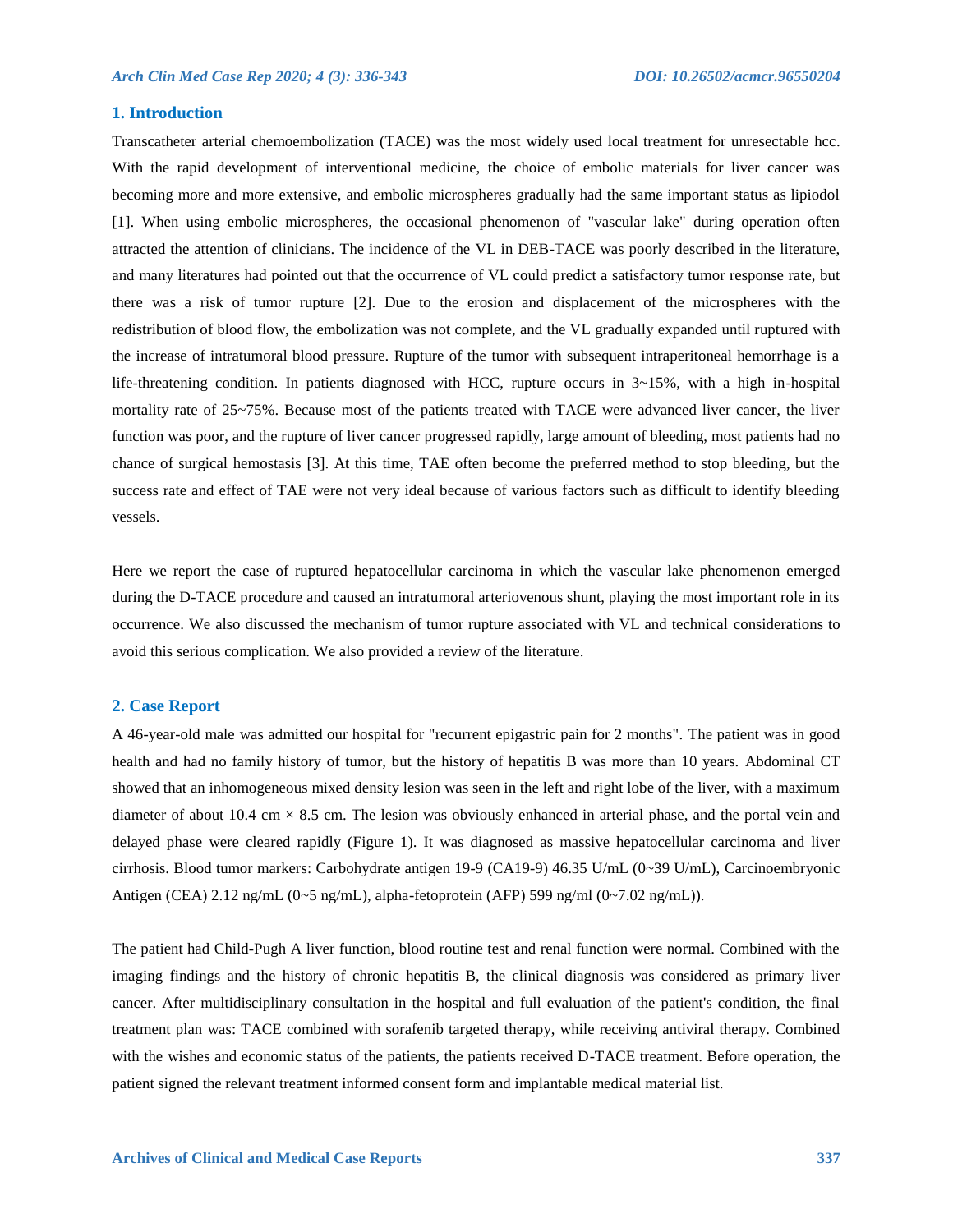

**Figure 1:** Computed tomography of the abdomen. The axial plane (A) as well as the portal vein plane; (B) in the computed tomography scan of the abdomen showed a hepatic tumor (asterisk) with 10.4 cm diameter.

On May 7, 2019, the patients were treated with D-TACE. Seldinger technique was used to puncture the femoral artery. Using coaxial catheter technique, 2.7F Progreat microcatheter (Terumo, Japan) was super selectively intubated into the tumor feeding artery. DSA angiography showed a mass of tumor staining at the junction of the left and right lobes of the liver. The tumor blood supply target was super selected by SP microcatheter and embolized by drifting lipiodol 8 mL, then tee was preferred to connect 1ml syringe with 20 ml syringe containing CalliSpheres drug loaded microspheres (100~300um) + epirubicin 60mg+ contrast agent. 1 ml syringe was used to connect the microcatheter and pulse injection at the speed of 1 ml/min. When the flow rate of the mixture was slow to stop, the embolization could be stopped, and the angiography could be continued after waiting for 5 min. The phenomenon of vascular lake could be seen by dsa angiography again, and showed an increasing trend, followed by embolization with callisSphere 500-700um blank microspheres, until the blood flow slowly tended to stop embolization, and the operation was terminated. The patient had no adverse reactions such as chest tightness, chest pain and lower limb discomfort during the operation and returned to the ward safely.

After operation, patients were given symptomatic treatment such as liver protection, antiemetic, acid inhibition, analgesia and so on. On the second day after operation, the patient showed hemorrhagic shock such as unbearable abdominal pain, shortness of breath, increased pulse rate and continuous decrease of blood pressure; Non-coagulable blood was drawn by abdominal puncture, and emergency blood examination showed that hemoglobin 132 g/L decreased to 92 g/L. Combined with the above clinical manifestations and examination results, it was diagnosed as tumor rupture and bleeding. Hemostatic drugs were given immediately, and hepatic artery embolization was performed in emergency. During the operation, it was found that the hepatic artery and its branches contracted obviously, while the vascular lake in the tumor showed an enlarged trend, accompanied by spillover of contrast medium. Super selective intubation was given to the feeding artery for gelatin sponge embolization, and good embolization could be seen in re-angiography. After operation, the bleeding symptoms stopped, the blood pressure was stable, and the hemoglobin 98 g/L was reexamined. After recovery, he was successfully discharged from the hospital and was given oral sorafenib 400 mg PO BID targeted therapy. During the follow-up 2 months after operation, abdomen CT examination showed that the liver lesions were significantly smaller than before, and there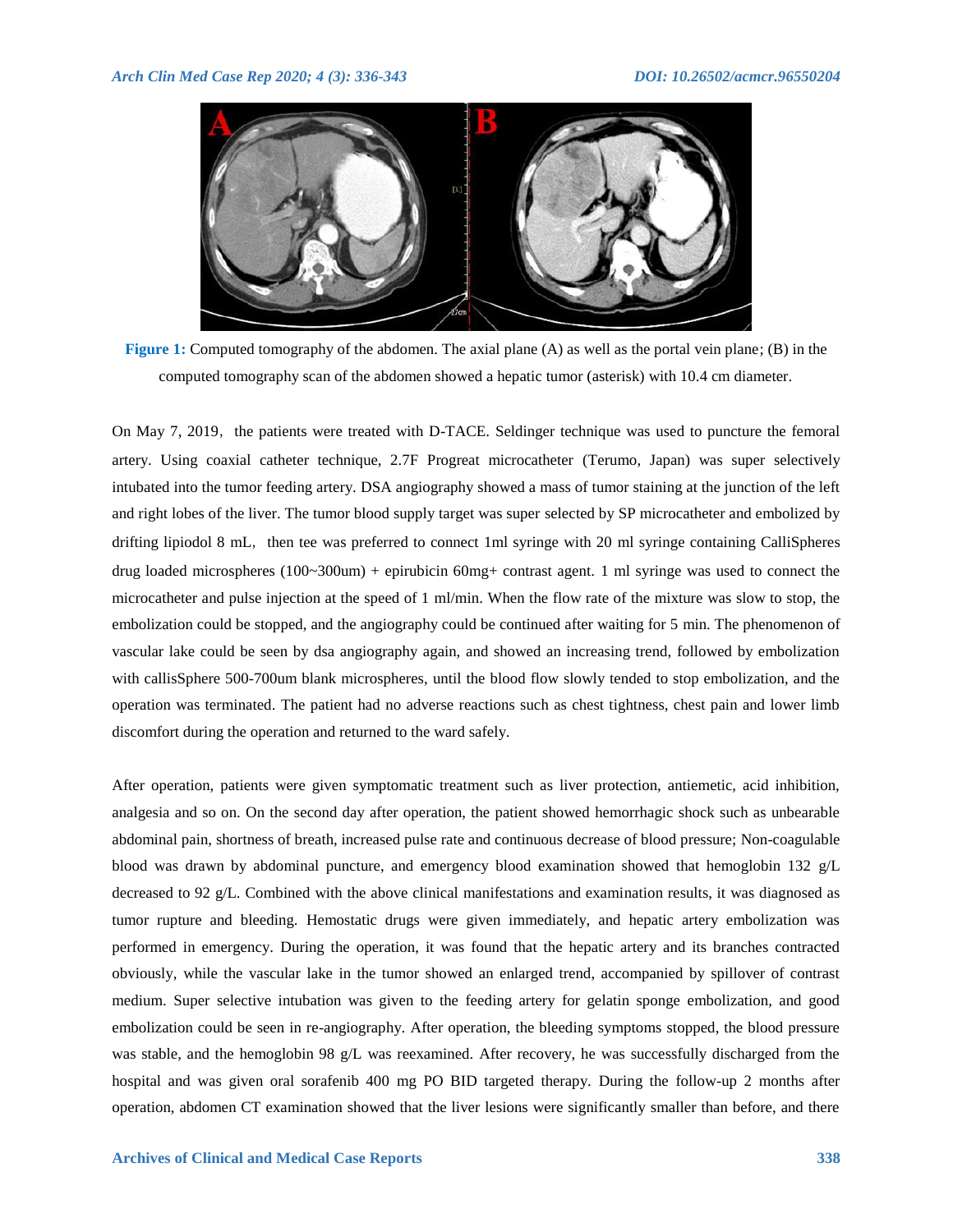# *Arch Clin Med Case Rep 2020; 4 (3): 336-343 DOI: 10.26502/acmcr.96550204*

was no obvious enhancement on contrast-enhanced scan (Figure 2), the level of alpha-fetoprotein dropped to the normal range (7 ng/ml). According to the mRECIST [4], the curative effect was evaluated as partial remission contrast baseline disease (Figure 3). During the follow-up to January 2020, the patient still had no recurrence of the disease, the quality of life was good, and the side effects of targeted drugs were mild.



**Figure 2:** Transarterial embolization. After puncture of the right femoral artery, a catheter was advanced via the celiac trunc into the common hepatic artery, and the segmental arteries IV and V were selectively embolized with particles (Embosphere 100-300 μm). A highly vascularized tumor without active bleeding is shown in angiography before embolization (a) in segment IV. After tumor embolization, the former hyper vascularity of the tumor is absent (b).



**Figure 3:** The follow-up Computed tomography of the abdomen. Before interventional therapy: The axial plane (A) in the computed tomography scan of the abdomen showed a hepatic tumor (asterisk) with 10.4 cm diameter. 2 months after interventional therapy: The abdomen showed a hepatic tumor (asterisk) with 7.4 cm diameter, According to the mRECIST, the curative effect was evaluated as partial remission contrast baseline disease.

**Archives of Clinical and Medical Case Reports 339**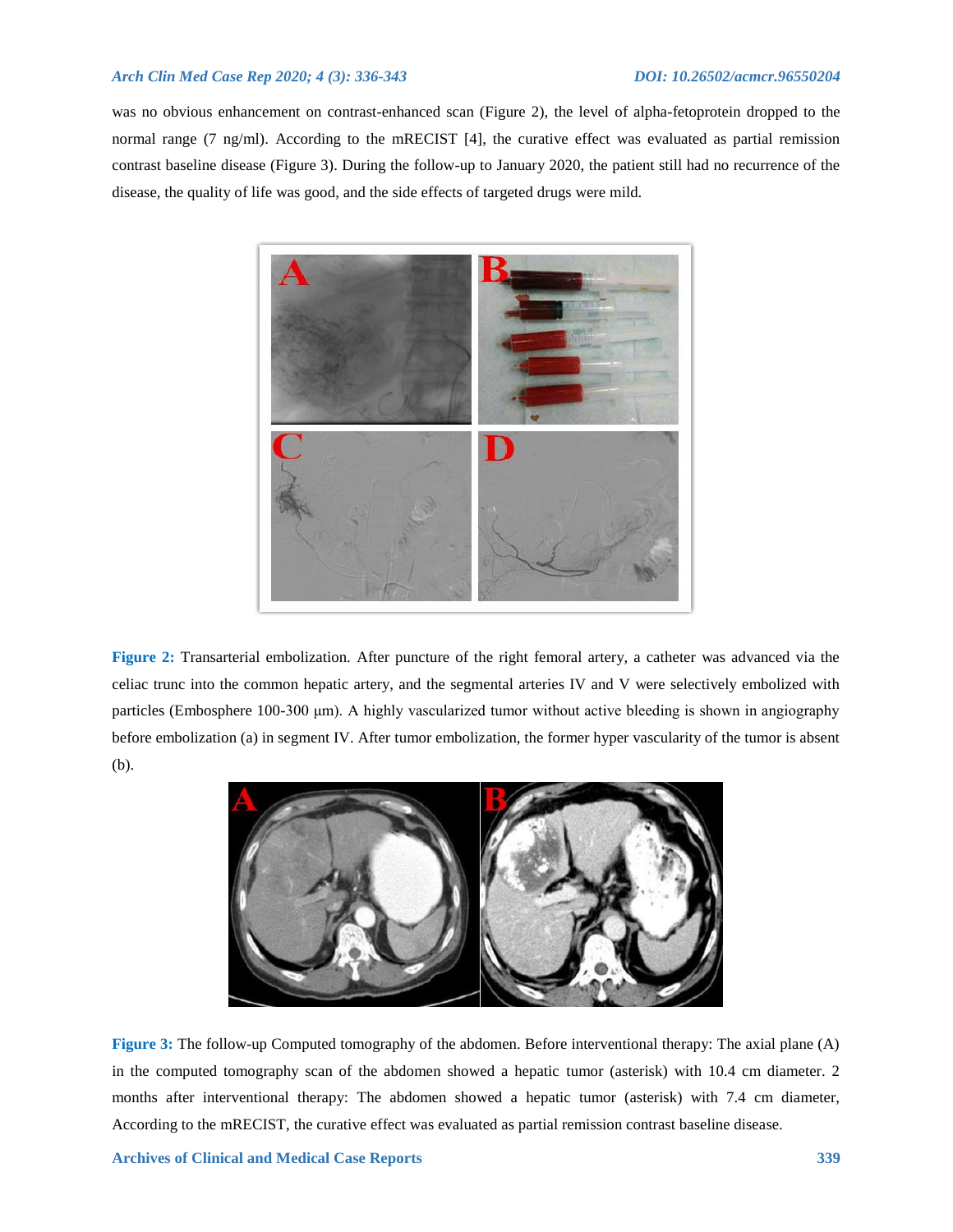#### **3. Discussion**

Most of the patients are in the middle and advanced stage and lost the opportunity of surgical resection. TACE has become the first choice for non-operative treatment of advanced hepatocellular carcinoma, which can significantly prolong the survival time of patients [5]. With the rapid development of interventional medicine, the choice of embolic materials for liver cancer is becoming more and more extensive, and embolic microspheres gradually have the same important status as lipiodol. A characteristic phenomenon (vascular lake) was found when using embolized microspheres: in the process of embolization, it can be seen that the contrast agent accumulates in the tumor area as a pool and lasts until the venous phase. VL is a special complication of DEBs embolization in the treatment of HCC [6]. It has been reported in the literature that the emergence of VL can predict a satisfactory tumor response rate.

However, if the VL phenomenon is not handled properly, there may be a risk of tumor rupture and bleeding. However, there is no guideline for the management of VL during the procedure and insufficient information about VL-associated complications, including tumor rupture [3]. The incidence of vascular lake is  $12.1\% \sim 25.5\%$ (calculated by focal nodules) reported in the literature [6, 7]. The cause of the formation of VL is unknown. VL does not appear in angiography, but only occurs in the process of DEBs embolization. Seki et al. [2] analyzed the formation process of VL as follows: when DEBs slowly enters the tumor blood vessels with blood flow, DEBs does not evenly enter into all tumor blood vessels, causing changes in blood pressure and blood flow redistribution in the tumor. Due to the lack of muscle layer in the immature tumor blood vessel wall, the blood pressure in the tumor slowly increases with the injection of the microspheres, which can cause rupture of the unembolized tumor blood vessels. The contrast medium spills over into the tumor parenchyma, resulting in intratumoral rupture and bleeding, similar to the "tumor stroke" type in ruptured liver cancer [8].

Some scholars analyze the high risk factors of VL formation in the process of DEBs treatment of HCC [9, 10]. Seki et al. [2] reported that tumor diameter >3 cm and dose of beads used  $\geq$ 10 mg were independent risk factors for VL and Cavalcante [6] reported: the predictors of VL include pseudocapsule, tumor diameter >3 cm and increased tumor marker AFP. During radiography, the vascular lake is divided into stable and unstable according to its shape (whether it is enlarged or not) and its position (whether it is close to the surface of the liver).The study showed that the phenomenon of "vascular lake" was more likely to occur in larger tumors. 84.8% of the tumors with "vascular lake" phenomenon occurred in tumors with a diameter greater than 3 cm. The incidence of "vascular lake" in tumors with a diameter greater than 3 cm was 38.9% (28/33), while the incidence of "vascular lake" in tumors with a straight diameter less than 3 cm was only 2.5% (5/198) [11]. And there was a risk of tumor rupture near the surface of the liver. In this study, we reported a patient with advanced HCC whose tumor size was about  $10.4 \text{ cm} \times 8.5 \text{ cm}$ (3 cm), located at the edge of the hepatic capsule, most of which protrude to the surface. The tumor with this characteristic is fragile because of its thin capsule and the phenomenon of vascular lake is easy to occur in the process of embolization. If the tumor is not handled properly, the tumor is easy to rupture and bleed spontaneously or after being subjected to a slight external force. After D-TACE, the end of the feeding artery of the tumor is widely embolized, which makes the tumor necrotic and liquefied, which increases the internal pressure of the tumor and is more likely to lead to rupture and bleeding.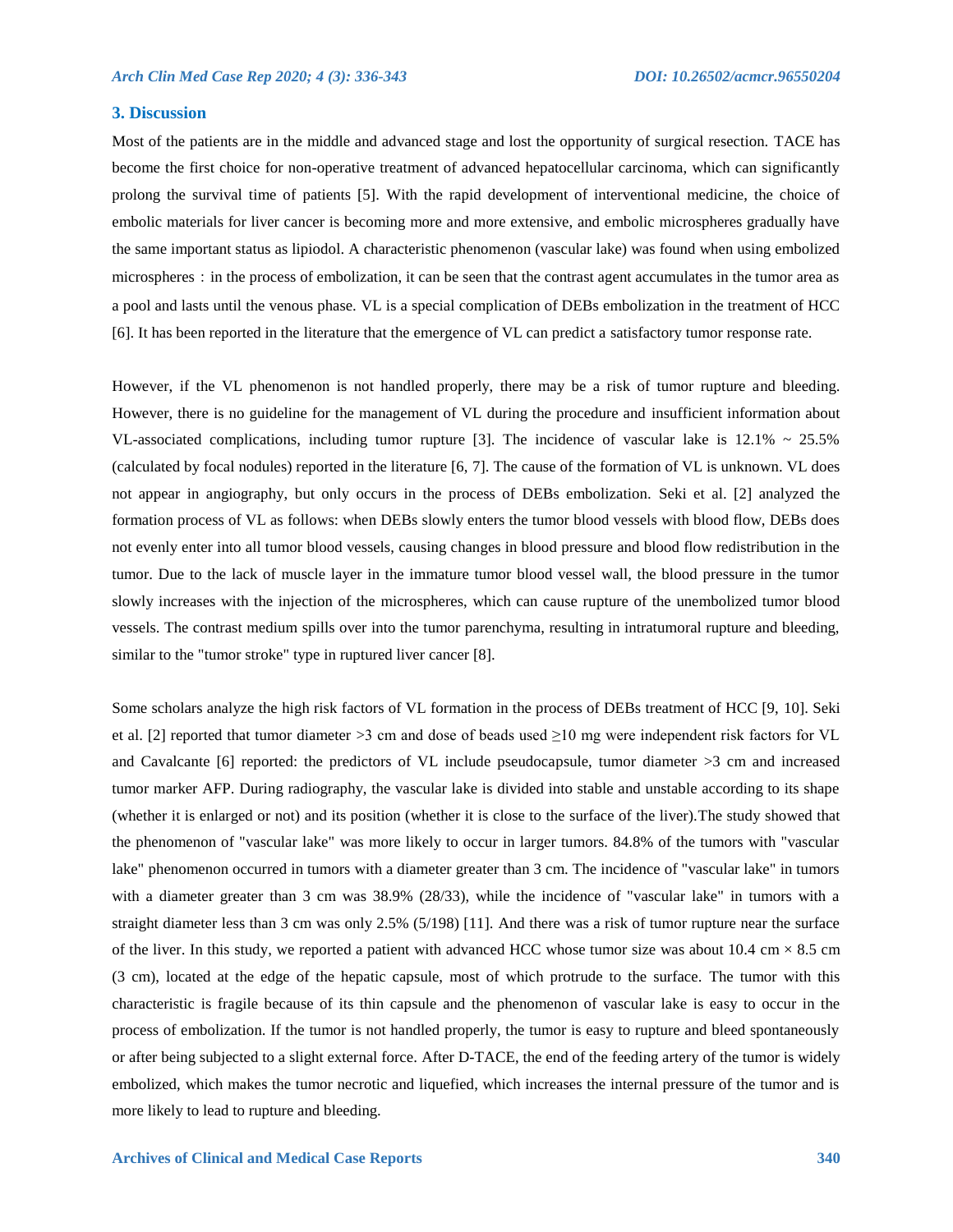#### *Arch Clin Med Case Rep 2020; 4 (3): 336-343 DOI: 10.26502/acmcr.96550204*

At present, there is no clear standard for the treatment of VL, more for the operator's experience. Seki et al. [2] reported the VL with stable or continuous enlargement after DEBs treatment was embolized with gelatin sponge until the VL disappeared, while the cases with reduced VL after DEBs treatment were not further treated. In the course of actual operation, unstable VL is continued to embolize with DEBs, blank microspheres or gelatin sponge until achieved. SACE  $\chi$  grade embolic end point [12]; For stable VL, if there is no change in size after multiple radiography, it can be followed up and observed. In this patient, liver rupture and bleeding was caused by unstable VL [13]. Due to the use of DEBs embolization and lipiodol during the treatment, the microspheres may be scoured and shifted along with the redistribution of blood flow due to their small size and fast blood flow velocity, resulting in incomplete embolization. VL gradually enlarged and ruptured with the increase of intratumoral blood pressure.

The principle of treatment for rupture and bleeding of liver cancer after TACE is rapid and effective hemostasis combined with antishock therapy. Because most of the patients treated TACE are advanced liver cancer, the liver function is poor, and the rupture of liver cancer progresses rapidly, and the amount of bleeding is large, there is no chance of surgical hemostasis in most cases. At this time, TAE often becomes the preferred method to stop bleeding, but the success rate and effect of TAE are not very ideal because of various factors such as difficult to identify bleeding vessels. Once hepatocellular carcinoma patients have tumor rupture and bleeding, there is a risk of intraperitoneal implantation and metastasis, the timely use of targeted drug therapy can significantly improve the therapeutic effect of the patients. In this paper, after the rupture and bleeding of liver cancer, the patients were treated with emergency interventional embolization and targeted therapy with sorafenib after operation, and the clinical effect was partially relieved [14].

In conclusion, the occurrence of rupture and hemorrhage of hepatocellular carcinoma after d-TACE may be related to clinical factors such as large diameter of tumor, located at the edge of liver, protruding surface growth, no use of solid embolic material and so on. Although this complication is rare, some patients can get a good prognosis after active treatment. Therefore, strengthening embolization with granular materials after embolization of drug-loaded microspheres may reduce the risk of rupture and bleeding to a certain extent when patients with liver cancer with vascular lake are treated with D-TACE. At the same time, postoperative monitoring of this kind of patients must be strengthened in order to detect and treat them as soon as possible.

#### **Sources of Funding**

This article is supported by Wu Jieping Foundation (320.6750.19088-23).

#### **Ethical Approval**

No ethical clearance required as it only involves case report.

# **Consent**

Written informed consent was obtained from the patient.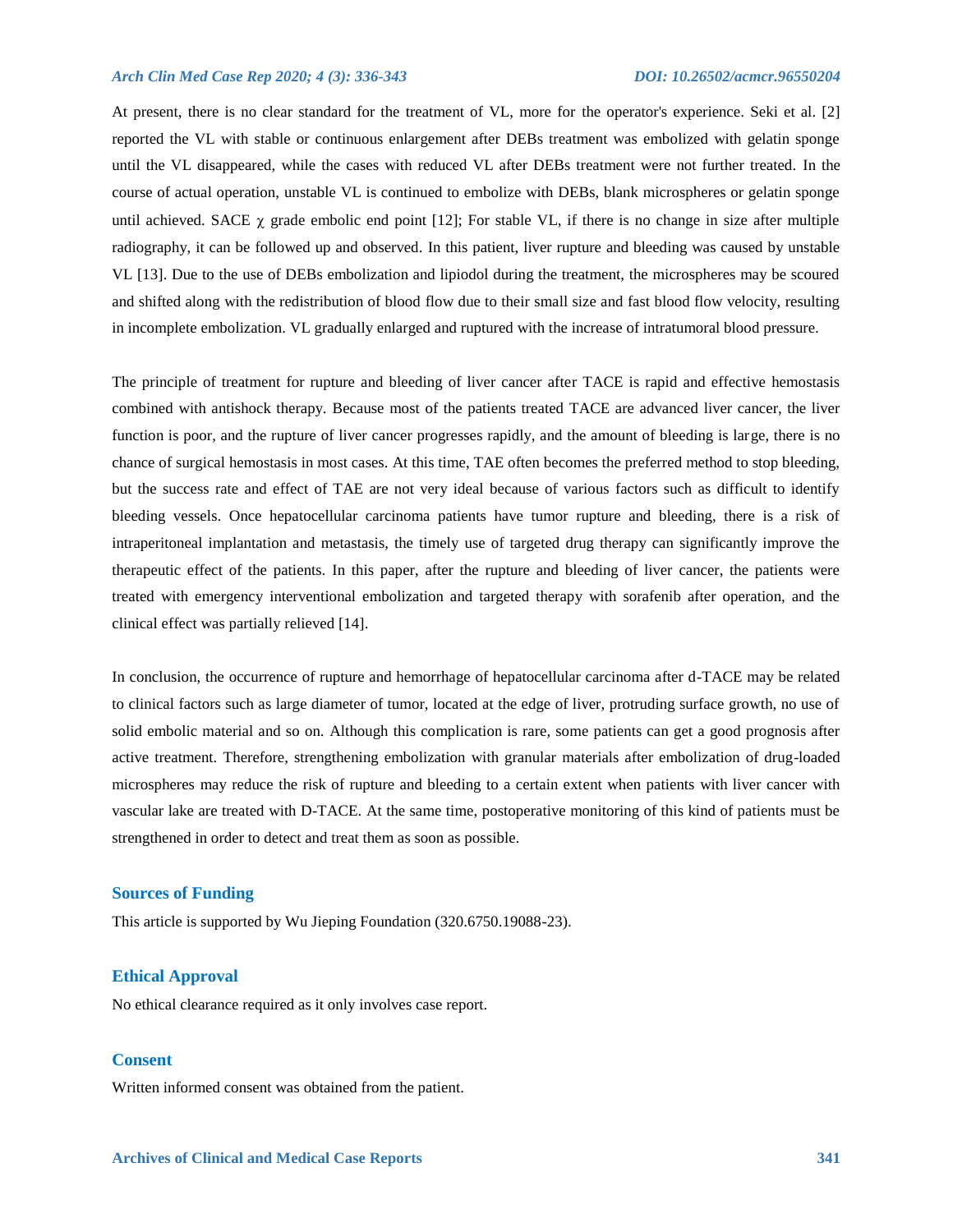# *Arch Clin Med Case Rep 2020; 4 (3): 336-343 DOI: 10.26502/acmcr.96550204*

# **Author's Contributions**

Involvement in managing the patient-LJP, WN, SJL. Data collection- SCC, WN. Manuscript editing -LJP,SJT.

#### **Guarantor**

Wangnan

#### **Provenance and Peer Review**

Editorially reviewed, not externally peer-reviewed.

# **Declaration of Competing Interest**

The authors have no conflict of interests to declare.

#### **Acknowledgements**

No.

# **References**

- 1. Liu YS, Lin CY, Chuang MT, et al. Five-year outcome of conventional and drug-eluting transcatheter arterial chemoembolizational in patients with hepatocellular carcinoma. BMC Gastroenterology 18 (2018): 124-132.
- 2. Seki A, Hori S, Shimono C. Management of vascular lake phenomenon on angiography during chemoembolizational with superabsorbent polymer microspheres. JPN J Radio 33 (2015): 741-748.
- 3. Aoki T, Kokudo N, Matsuyama Y, et al. Prognostic impact of spontaneous tumor rupture in patients with hepatocellular carcinoma: an analysis of 1160 cases from a nationwide survey. Ann Surg 259 (2014): 532-542.
- 4. Lencioni R, Llovet JM. Modified RECIST (mRECIST) assessment for hepatocellular carcinoma. Semin Liver Dis 30 (2010): 52-60.
- 5. Seki A,Hori S,Kobayashi K.Transcatheter arterial chemoembolizational with epirubicin-loaded superabsorbent polymer microspheres for 135 hepatocellular carcinoma patients:single-center experience. Cardiovasc Intervent Radiol 34 (2011): 557-565.
- 6. Cavalcante RN, Nasser F, Motta JM, et al. Occurrence of vascular lake phenomenon as a predictor of Improved tumor response in HCC patients that underwent DEB-TACE. Cardiovasc Intervent Radiol 40 (2017): 1044-1051.
- 7. Crespi S, Martinetti L, Nicolini A. Outcome of HCC patients Presenting pooling phenomenom during TACE. Cardiovasc Intervent Radiol 36 (2013): S323-328.